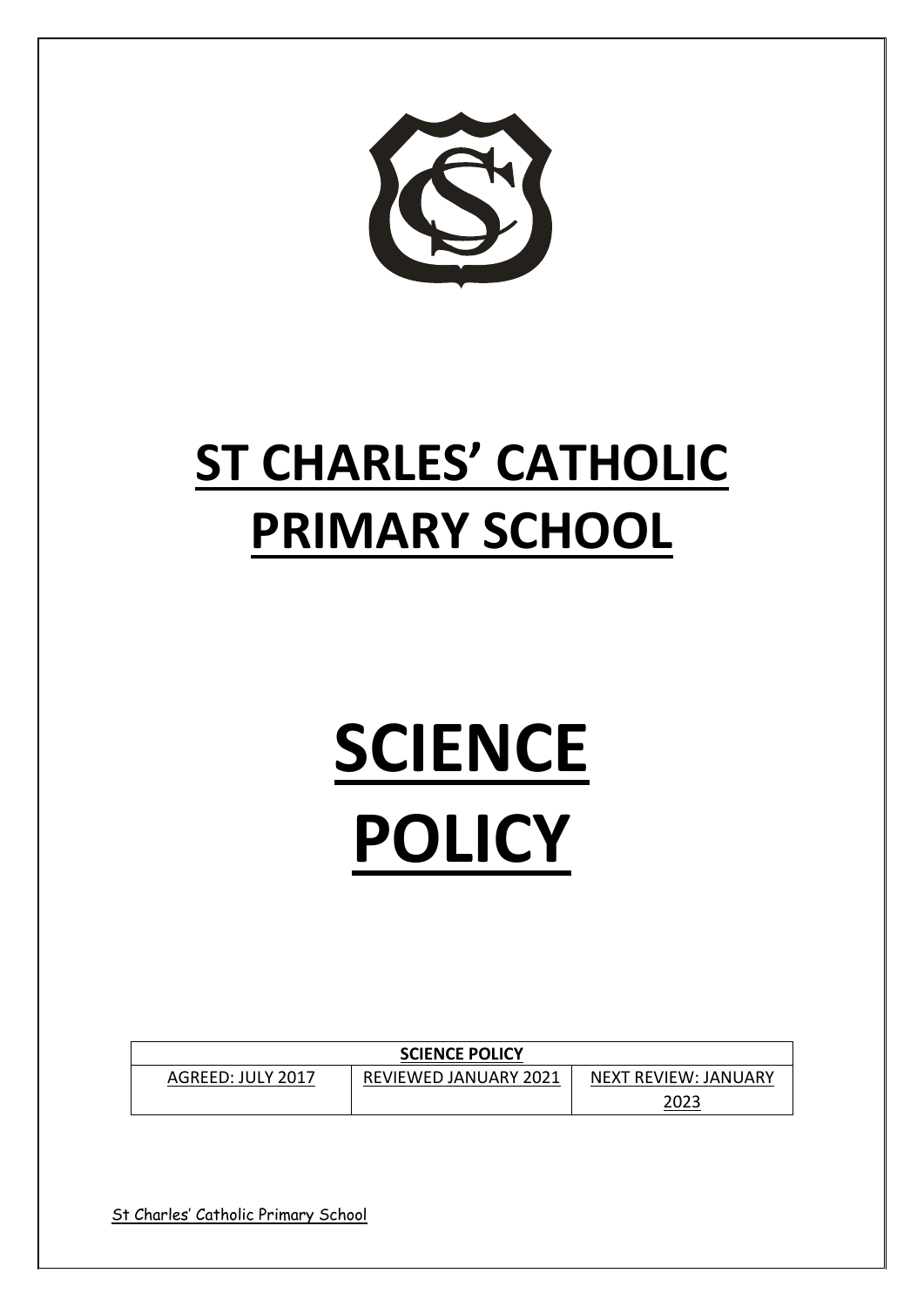# **Our Mission at St Charles' Catholic Primary School is to… LOVE, LEARN, GROW TOGETHER**

# **ST CHARLES' CATHOLIC PRIMARY SCHOOL SCIENCE POLICY**

## **1 Aims and objectives**

**1.1** Science teaches an understanding of natural phenomena. It aims to stimulate a child's curiosity in finding out why things happen in the way they do. It teaches methods of enquiry and investigation to stimulate creative thought. Children learn to ask scientific questions and begin to appreciate the way science will affect their future on a personal, national, and global level.

. **1.2** The aims of science are to enable children to:

- ask and answer scientific questions;
- plan and carry out scientific investigations, using equipment, including computers, correctly;
- know and understand the life processes of living things;
- know and understand the physical processes of materials, electricity, light, sound and natural forces;
- know about the nature of the solar system, including the earth;
- evaluate evidence and present their conclusions clearly and accurately.

#### **2 Teaching and learning style**

**2.1** We use a variety of teaching and learning styles in science lessons. Our principal aim is to develop children's knowledge, skills, and understanding. Sometimes we do this through whole-class teaching, while at other times we engage the children in an enquiry-based research activity. We encourage the children to ask, as well as answer, scientific questions. They have the opportunity to use a variety of data, such as statistics, graphs, pictures, and photographs. They use Information Technolocy in science lessons where it enhances their learning. They take part in role-play and discussions and they present reports to the rest of the class. They engage in a wide variety of problem-solving activities. Wherever possible, we involve the pupils in 'real' scientific activities, for example, researching a local environmental problem or carrying out a practical experiment and analysing the results.

**2.2** We recognise that there are children of widely different scientific abilities in all classes and we ensure that we provide suitable learning opportunities for all children by matching the challenge of the task to the ability of the child.

#### **2.3** We achieve this in a variety of ways by:

- setting common tasks which are open-ended and can have a variety of responses;
- some task are undertaken by mixed ability groups
- grouping children by ability in the room and setting different tasks for each ability group;
- providing resources of different complexity, matched to the ability of the child;

#### St Charles' Catholic Primary School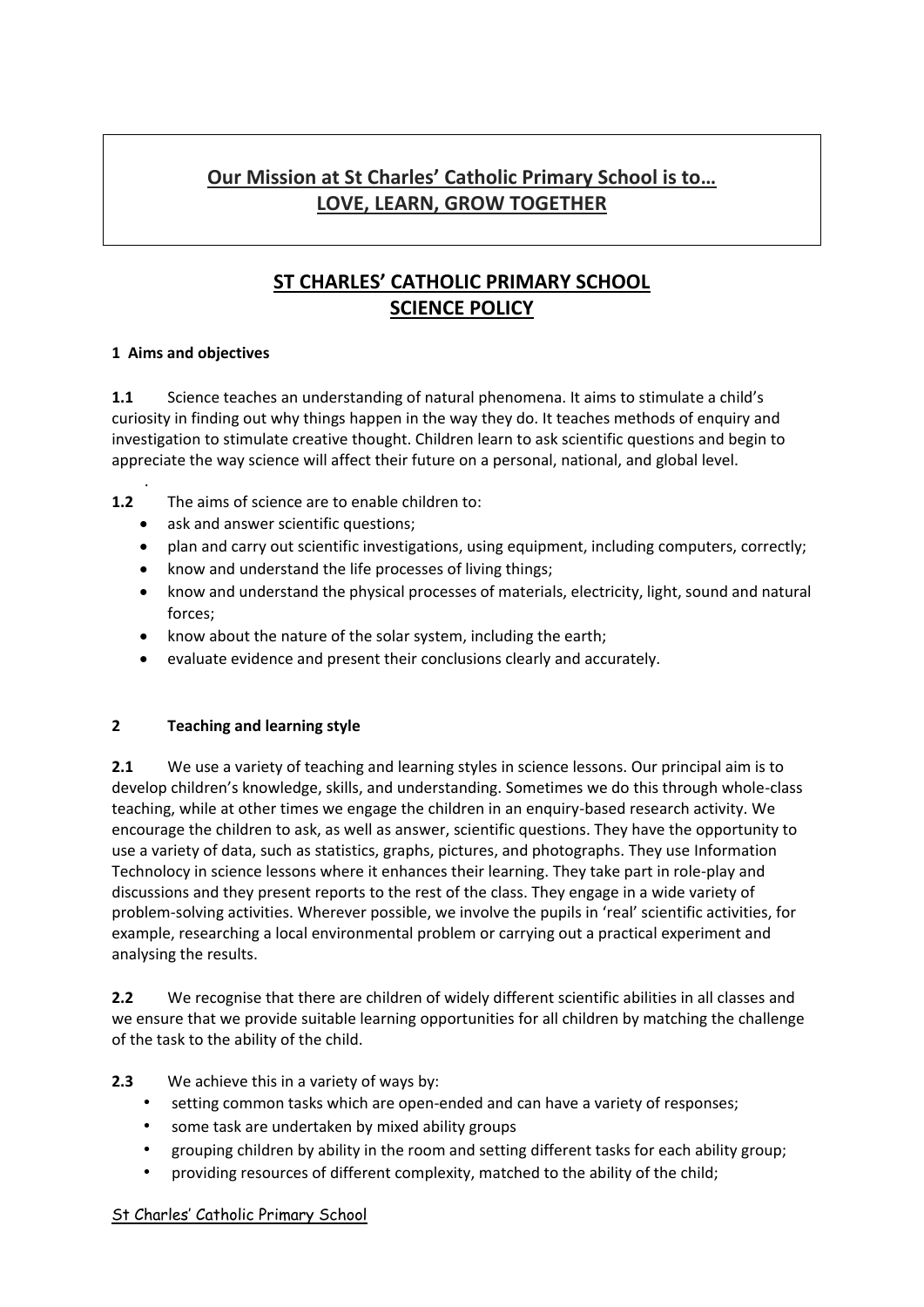• using teaching assistants to support the work of individual children or groups of children.

# **3 Science curriculum planning**

**3.1** The school uses the new national curriculum for science as the basis of curriculum planning. We make use of the local environment in our fieldwork and we choose a locality where the physical environment differs from that which predominates in our immediate surroundings.

**3.2** We carry out our curriculum planning in science in three phases (long-term, medium-term and short term). The long-term plan maps the scientific topics studied in each term during the key stage. We follow guidance on this. In some cases we combine the scientific study with work in other subject areas, especially at Key Stage 1; at other times the children study science as a discrete subject.

**3.3** Our medium-term planning follows the National Curriculum. Teachers plan each unit of work for each term. The Deputy Head Teacher reviews these plans.

**3.4** The class teacher is responsible for annotating the lesson plans for each lesson (short term). These plans list the specific learning objectives of each lesson. The class teacher keeps these individual plans, and the science subject leader often discuss them on an informal basis.

**3.5** The topics in science build upon prior learning. We ensure that there are opportunities for children of all abilities to develop their skills and knowledge in each unit and we also build progression into the science planning, so that the children are increasingly challenged as they move up through the school.

# **4 Foundation Stage**

**4.1** We teach science in reception classes as an integral part of the topic work covered during the year. As the reception class is part of the Foundation Stage we relate the scientific aspects of the children's work to understanding of the world which underpin the curriculum planning for children aged three to five. Science makes a significant contribution to the objective in EYFS Development matters e.g. through investigating what floats and what sinks when placed in water.

4.2 Foundation stage is focused on ongoing assessment and evidence is kept to support teacher's judgements. Photographs of science tasks completed by the child are annotated by the teacher and displayed in floor books or kept in Learning Journeys.

# **5 The contribution of science to teaching in other curriculum areas**

# **5.1 English**

Science contributes significantly to the teaching of English in our school by actively promoting the skills of reading, writing, speaking and listening. Some of the texts that the children study in English are of a scientific nature. The children develop oral skills in science lessons through discussions (for example of the environment) and through recounting their observations of scientific experiments. They develop their writing skills through writing reports and projects and by recording information.

# **5.2 Maths**

# St Charles' Catholic Primary School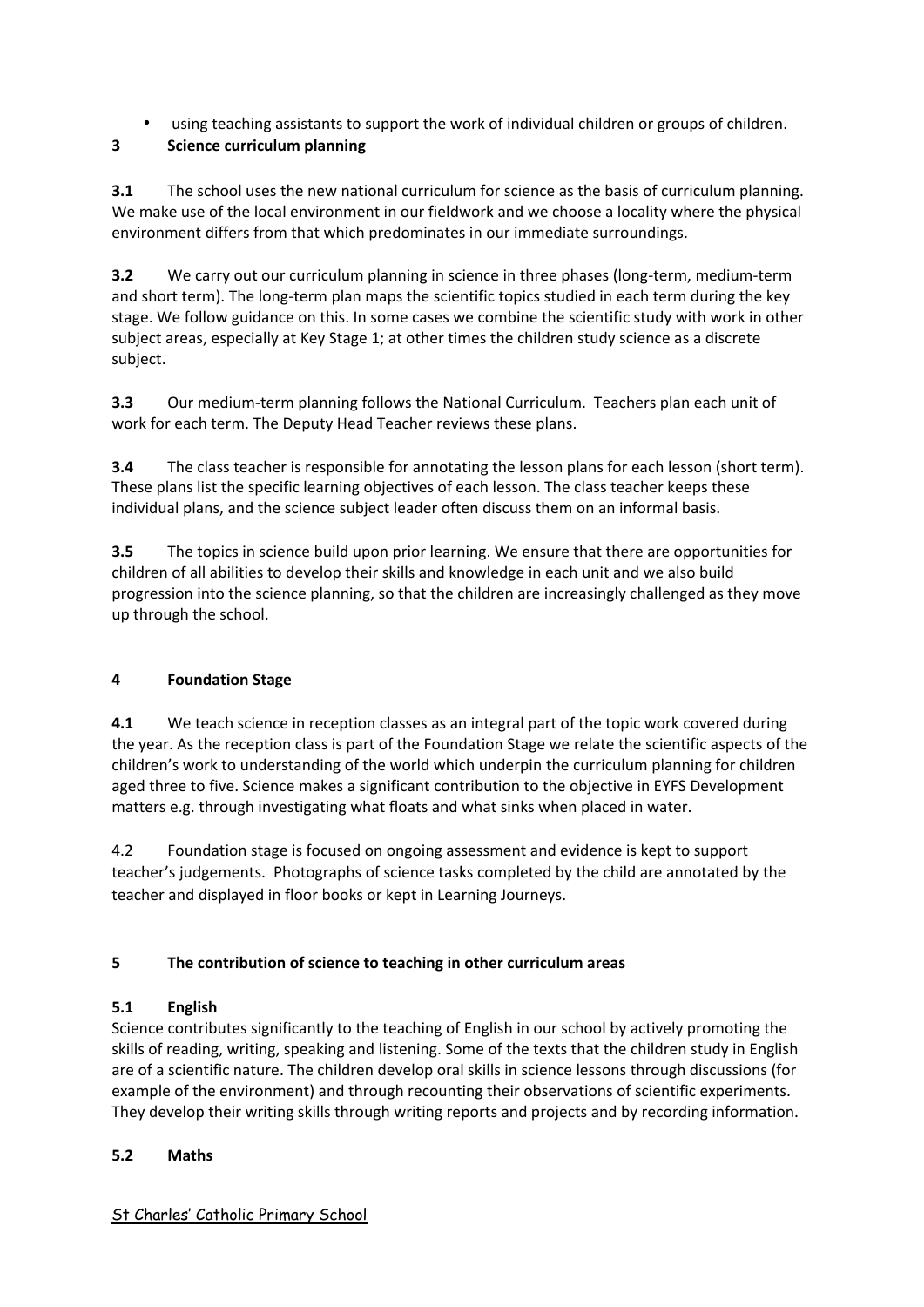Science contributes to the teaching of mathematics in a number of ways. The children use weights and measures and learn to use and apply number. Through working on investigations they learn to estimate and predict. They develop the skills of accurate observation and recording of events. They use numbers in many of their answers and conclusions.

# **5.3 Computing**

Children use IT in science lessons where appropriate. They use it to support their work in science by learning how to find, select, and analyse information on the Internet. Children use IT to record, present and interpret data and to review, modify and evaluate their work and improve its presentation. Many lessons use IT to present information to the children and interactive smart board games to consolidate learning. Children also use I pads to record and report scientific investigations.

# **5.4 Personal, social and health education (PSHE) and citizenship**

Science makes a significant contribution to the teaching of personal, social and health education. This is mainly in two areas. Firstly, the subject matter lends itself to raising matters of citizenship and social welfare. Children benefit from the nature of the subject in that it gives them opportunities to take part in debates and discussions. Science promotes the concept of positive citizenship.

## **5.5 Spiritual, moral, social and cultural development**

Science teaching offers children many opportunities to examine some of the fundamental questions in life, for example, the evolution of living things and how the world was created. Through many of the amazing processes that affect living things, children develop a sense of awe and wonder regarding the nature of our world. Science raises many social and moral questions. Through the teaching of science, children have the opportunity to discuss, for example, the effects of smoking and the moral questions involved in this issue. We give them the chance to reflect on the way people care for the planet and how science can contribute to the way we manage the earth's resources. Science teaches children about the reasons why people are different and, by developing the children's knowledge and understanding of physical and environmental factors, it promotes respect for other people.

#### **6 Teaching science to children with special educational needs**

**6.1** We teach science to all children, whatever their ability. Science forms part of the school curriculum policy to provide a broad and balanced education for all children. We provide learning opportunities that are matched to the needs of children with learning difficulties.

**6.2** Teachers use a range of strategies to meet children's special educational needs. Our work in science takes into account the targets set in the children's Learning Plans. Lessons have clear learning intentions; work and support is differentiated appropriately and assessment is used to inform the next stage of learning. Children are supported in a manner that acknowledges their entitlement to share the same learning experiences that their peers enjoy. Wherever possible, children are not withdrawn from the classroom situation. However, there are times when to encourage peer support and discussion, children may work in small groups.

#### **7 Assessment and recording**